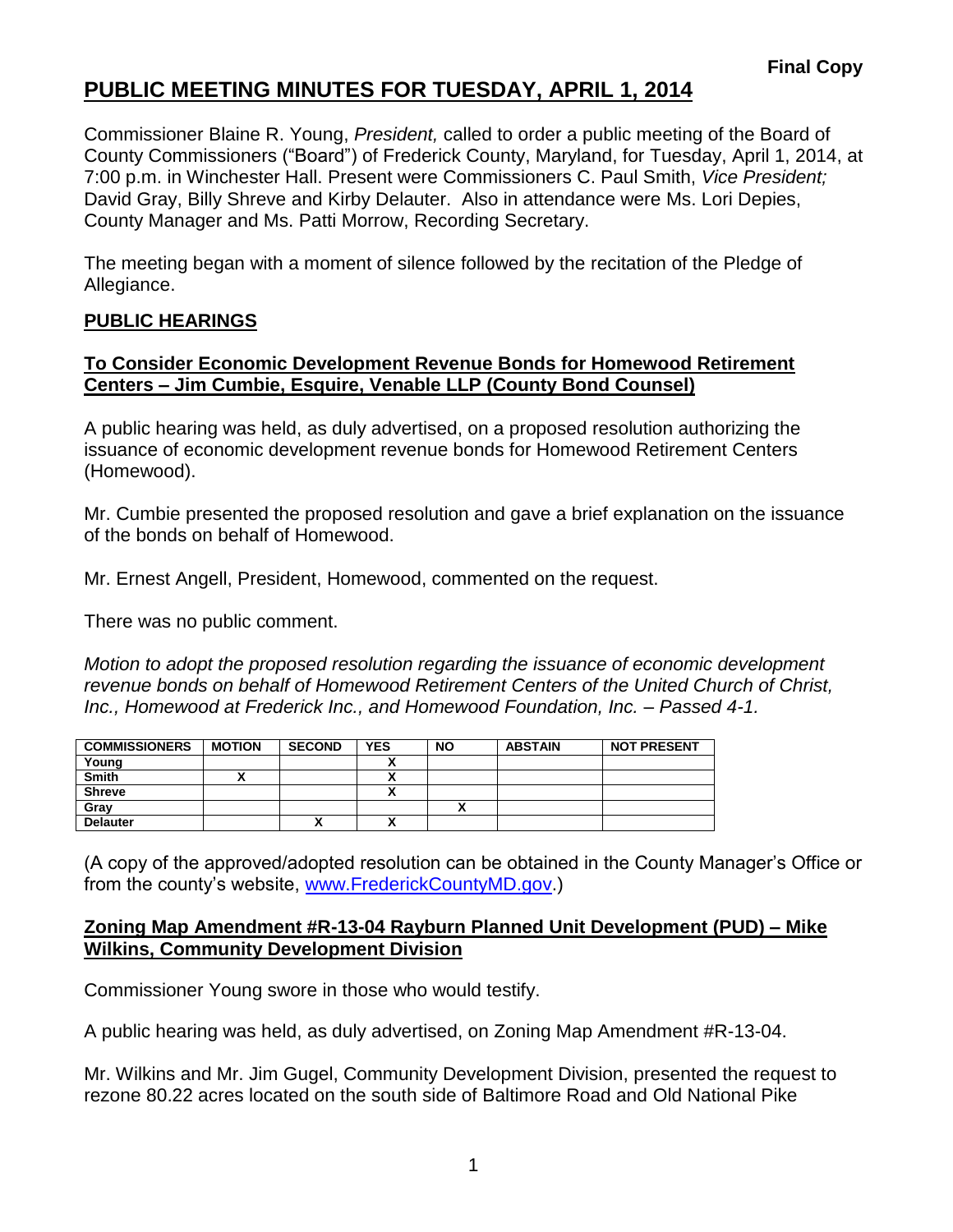(MD 144), 2,000 feet west of Ijamsville Road, from Agricultural to PUD. It was noted the Frederick County Planning Commission recommended approval with amendments to the conditions in the staff report.

A presentation on Zoning Map Amendment #R-13-04 was presented by Mr. Noel Manalo, Esquire, Miles and Stockbridge; Mr. Victor White, Hogan Companies; and Mr. Marc Mezzanotte, Dewberry, representing the applicant.

Public comment was heard from:

- Jeff Holtzinger, Esquire
- Laurie Garritt-Smith
- Kelly Temple
- Lori Rypka
- Luis Desilva
- Bob LoCicero
- Alexandra Cassotta
- Randy Ullah

*Motion to approve Zoning Map Amendment #R-13-04 to rezone 80.22 acres from Agricultural to PUD with the following amendments to the six conditions in the staff report* 

- *1. A maximum of 150 residential dwelling units may be constructed, plus 1 new lot around the existing historic residential structure, for a total maximum of 161 dwelling units;*
- *2. The trail system located on the large open space parcel shall be constructed prior to the recordation of the 101st lot for the development project;*
- *3. The pocket parks/green spaces located within the development shall be redesigned to provide a centrally located neighborhood park containing at least 20,000 square feet of active recreation space;*
- *4. The forest buffer shall be increased to 125 feet;*
- *5. The development will consist of 100% single family houses; and*
- *6. The connection to Winding Ridge Way would be blocked with a fire gate that would not be removed until acceptance of the roads by the county.*

*The following staff recommendation was deleted:*

*The specific layout/design of the alley loaded townhouse section shall be reevaluated at Phase II. The final orientation of the townhouses, roads, and alleys will be determined at Phase II.*

| <b>COMMISSIONERS</b> | <b>MOTION</b> | <b>SECOND</b> | <b>YES</b> | <b>NO</b> | <b>ABSTAIN</b> | <b>NOT PRESENT</b> |
|----------------------|---------------|---------------|------------|-----------|----------------|--------------------|
| Young                |               |               |            |           |                |                    |
| <b>Smith</b>         |               |               |            |           |                |                    |
| <b>Shreve</b>        |               | ۰.<br>^       |            |           |                |                    |
| Gray                 |               |               |            |           |                |                    |
| <b>Delauter</b>      |               |               |            |           |                |                    |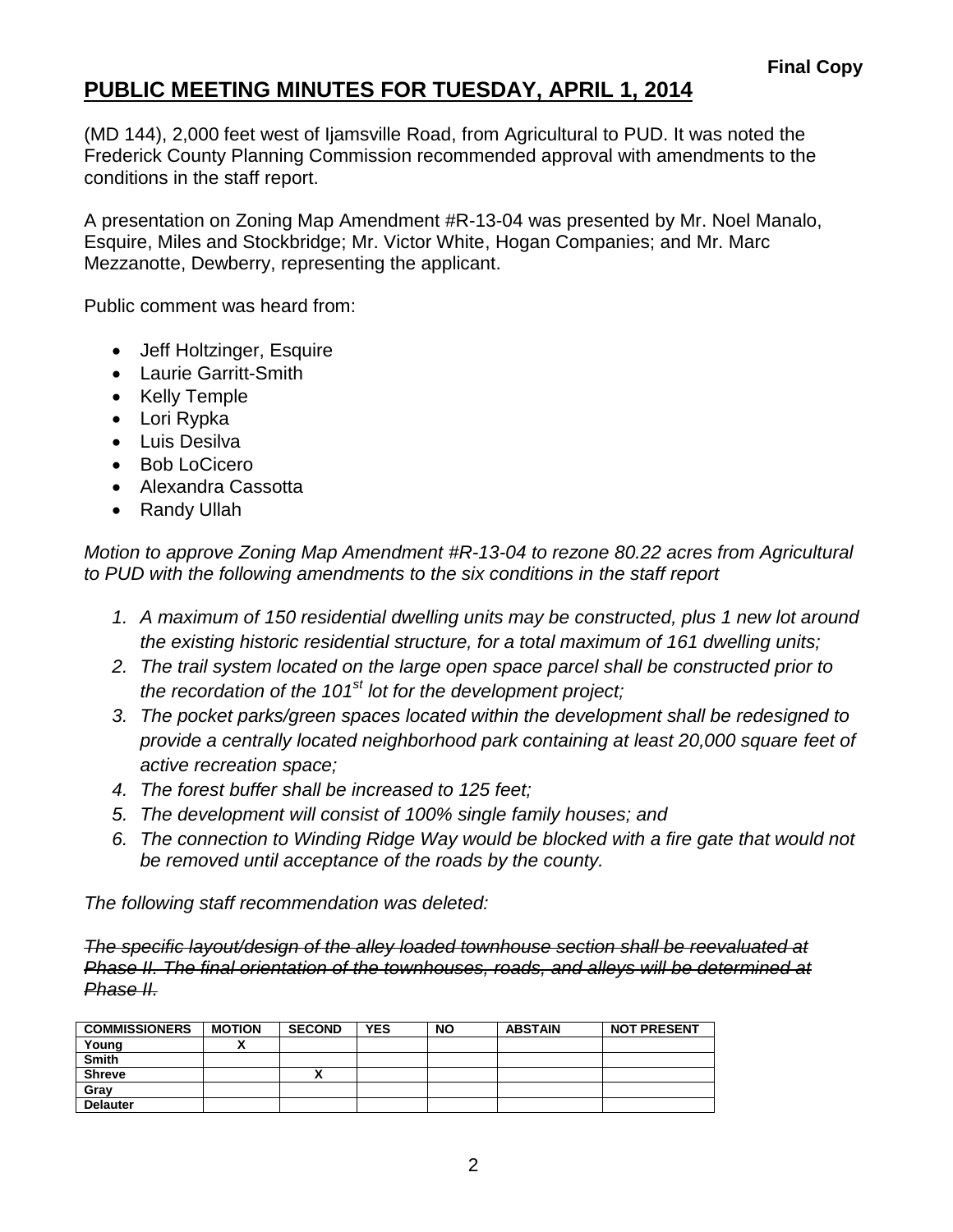| <b>COMMISSIONERS</b> | <b>MOTION</b> | <b>SECOND</b> | <b>YES</b> | <b>NO</b> | <b>ABSTAIN</b> | <b>NOT PRESENT</b> |
|----------------------|---------------|---------------|------------|-----------|----------------|--------------------|
| Young                |               |               |            |           |                |                    |
| <b>Smith</b>         |               |               |            |           |                |                    |
| <b>Shreve</b>        |               | Λ             |            |           |                |                    |
| Gray                 |               |               |            |           |                |                    |
| <b>Delauter</b>      |               |               |            |           |                |                    |

Mr. White offered a higher density of 175 dwelling units in exchange for the 125 foot forest buffer.

*Commissioner Young offered an amendment for a maximum of 160 single family dwelling units with a forest buffer of 140 feet. No second was received.*

| <b>COMMISSIONERS</b> | <b>MOTION</b> | <b>SECOND</b> | <b>YES</b> | <b>NO</b> | <b>ABSTAIN</b> | <b>NOT PRESENT</b> |
|----------------------|---------------|---------------|------------|-----------|----------------|--------------------|
| Young                |               |               |            |           |                |                    |
| <b>Smith</b>         |               |               |            |           |                |                    |
| <b>Shreve</b>        |               |               |            |           |                |                    |
| Grav                 |               |               |            |           |                |                    |
| <b>Delauter</b>      |               |               |            |           |                |                    |

*Commissioner Smith offered an amendment to increase the dwelling units to 160 – Passed 3-2.*

| <b>COMMISSIONERS</b> | <b>MOTION</b> | <b>SECOND</b> | <b>YES</b> | <b>NO</b> | <b>ABSTAIN</b> | <b>NOT PRESENT</b> |
|----------------------|---------------|---------------|------------|-----------|----------------|--------------------|
| Young                |               |               |            |           |                |                    |
| <b>Smith</b>         |               |               |            |           |                |                    |
| <b>Shreve</b>        |               |               |            |           |                |                    |
| Gray                 |               |               |            |           |                |                    |
| <b>Delauter</b>      |               | Λ             |            |           |                |                    |

*Motion to approve Zoning Map Amendment R-13-04 to rezone 80.22 acres from Agricultural to Planned Unit Development with the following amendments to the six conditions in the staff report –*

- *1. A maximum of 160 residential dwelling units may be constructed, plus 1 new lot around the existing historic residential structure, for a total maximum of 161 dwelling units;*
- *2. The trail system located on the large open space parcel shall be constructed prior to the recordation of the 101st lot for the development project;*
- *3. The pocket parks/green spaces located within the development shall be redesigned to provide a centrally located neighborhood park containing at least 20,000 square feet of active recreation space;*
- *4. The forest buffer shall be increased to 125 feet;*
- *5. The development will consist of 100% single family houses; and*
- *6. The connection to Winding Ridge Way would be blocked with a fire gate that would not be removed until acceptance of the roads by the county.*